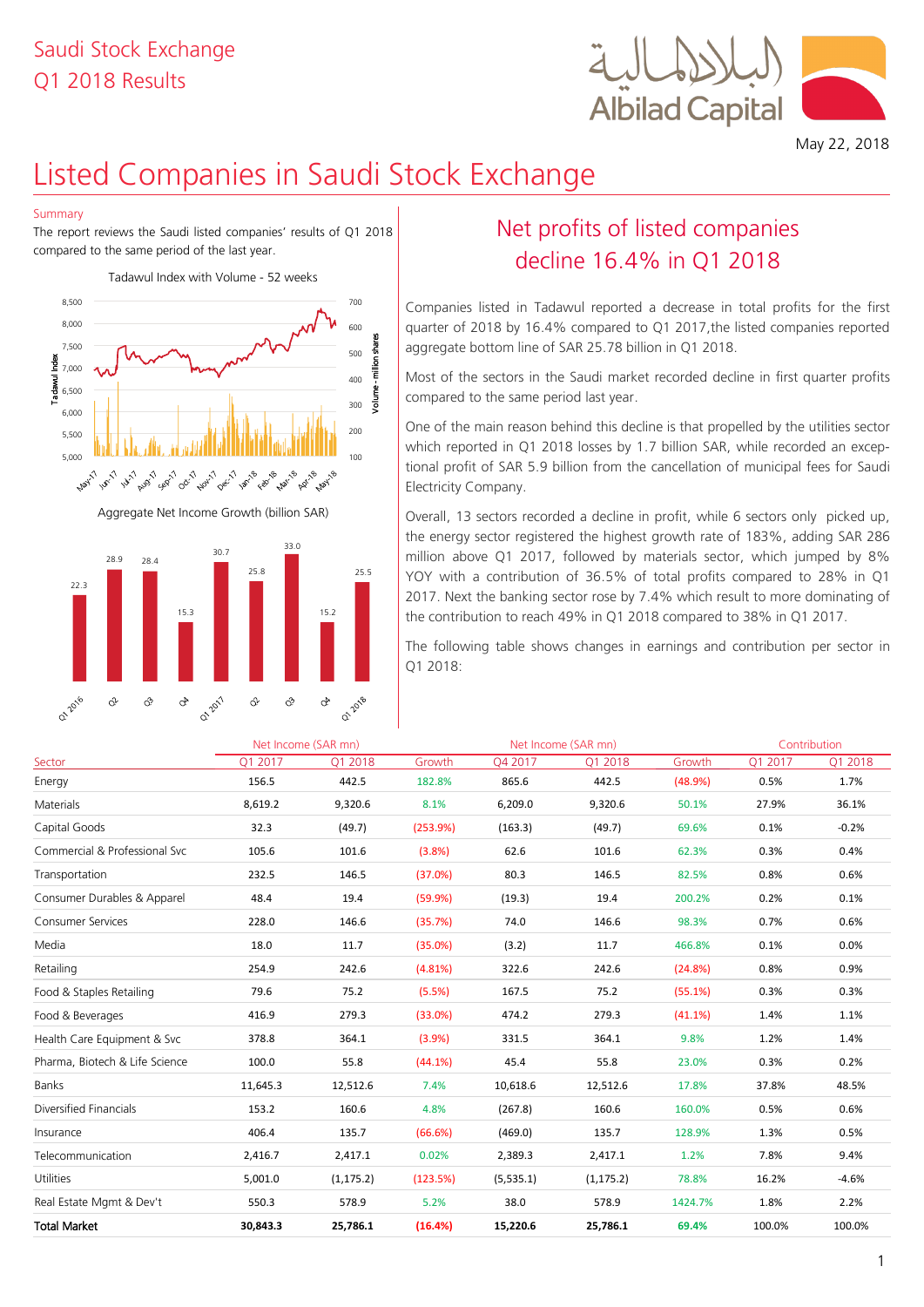**Albilad Capital** 

May 22, 2018

## Net Income For Listed Companies in Saudi Stock Exchange (SAR mn)

| <b>Materials</b>     | Q1 2017      | Q1 2018        | Growth  | Q4 2017      | Q1 2018        | Growth  |
|----------------------|--------------|----------------|---------|--------------|----------------|---------|
| Takween              | (9)          | (0.8)          | (%21)   | (97.6)       | (0.8)          | (%171)  |
| Mepco                | 3            | 28             | %297    | 24           | 28             | (%28)   |
| <b>BCI</b>           | 6            | 16             | %170    | 17           | 16             | (%6)    |
| <b>MAADEN</b>        | 276          | 638            | %132    | (105)        | 638            | %709    |
| ASLAK                | 8            | 8              | %0      | 10           | 8              | (%24)   |
| Al Yamamah Steel     | 29           | $\overline{7}$ | (%77)   | 11           | $\overline{7}$ | (%39)   |
| SSP                  | 10           | (5)            | (%149)  | 16           | (5)            | (%132)  |
| Chemanol             | (6)          | (10)           | (%83)   | (15)         | (10)           | %31     |
| Petrochem            | 168          | 334            | %99     | 391          | 334            | (%15)   |
| SABIC                | 5,235        | 5,508          | %5      | 3,670        | 5,508          | %50     |
| SAFCO                | 423          | 237            | (%44)   | 63           | 237            | %279    |
| TASNEE               | 103          | 361            | %250    | 328          | 361            | %10     |
| <b>NGC</b>           | (3)          | 4              | %110    | (6)          | $\overline{4}$ | %106    |
| ZOUJAJ               | 15           | 11             | (%25)   | (2)          | 11             | %641    |
| Alujain              | 29           | 62             | %116    | 59           | 62             | %6      |
| <b>FIPCO</b>         | 3            | $\mathbf{1}$   | (%64)   | $\mathbf{1}$ | $\mathbf{1}$   | %18     |
| APC                  | (3)          | (9)            | (% 252) | (2.0)        | (9)            | (%349)  |
| Nama Chemicals       | (4)          | 28             | %833    | 7            | 28             | %296    |
| Maadaniyah           | $\mathbf{1}$ | (1)            | (%161)  | (10)         | (1)            | %91     |
| Zamil Industrial     | 42           | 16             | (%63)   | 5            | 16             | %221    |
| SIIG                 | 310          | 199            | (% 36)  | 398          | 199            | (%50)   |
| Sahara Petrochemical | 96           | 140            | %46     | 95           | 140            | %48     |
| YANSAB               | 608          | 631            | %4      | 778          | 631            | (%19)   |
| SPM                  | (6)          | 5              | %175    | (34)         | 5              | %114    |
| Sipchem              | 92           | 151            | %65     | 164          | 151            | (%8)    |
| Advanced             | 124          | 98             | (%21)   | 104          | 98             | (% 6)   |
| Saudi Kayan          | 265          | 463            | %74     | (220)        | 463            | %310    |
| OASIS                | 12           | 4              | (%65)   | 5            | 4              | %844    |
| <b>HCC</b>           | 8            | 4              | (%49)   | 4            | $\overline{4}$ | %7      |
| Najran Cement        | 11           | (10)           | (%191)  | (12)         | (10)           | %14     |
| City Cement          | 38           | 25             | (%34)   | 24           | 25             | %4      |
| Northern Cement      | 16           | $\mathbf{1}$   | (%91)   | 15           | $\mathbf{1}$   | (%90)   |
| <b>UACC</b>          | 17           | 10             | %1798   | 35           | 10             | %730    |
| Arabian Cement       | 101          | (6)            | (% 106) | 97           | (6)            | (% 106) |
| YSCC                 | 51           | 24             | (%53)   | 17           | 24             | %41     |
| Saudi Cement         | 165          | 142            | (%14)   | 107          | 142            | %32     |
| QACCO                | 80           | 57             | (%29)   | 67           | 57             | (%15)   |
| Southern Cement      | 105          | 102            | (%3)    | 115          | 102            | (%11)   |
| Yanbu Cement         | 124          | 40             | (% 68)  | 96           | 40             | (%59)   |
| EPCCO                | 50           | 17             | (% 66)  | 8            | 17             | %119    |
| Tabuk Cement         | 9            | (11)           | (%229)  | (22)         | (11)           | %48     |
| Jouf Cement          | 16           | $\overline{4}$ | (%75)   | 8            | $\overline{4}$ | (%51)   |
| Total                | 8,619        | 9,320.6        | %8      | 6,209.0      | 9,320.6        | %50     |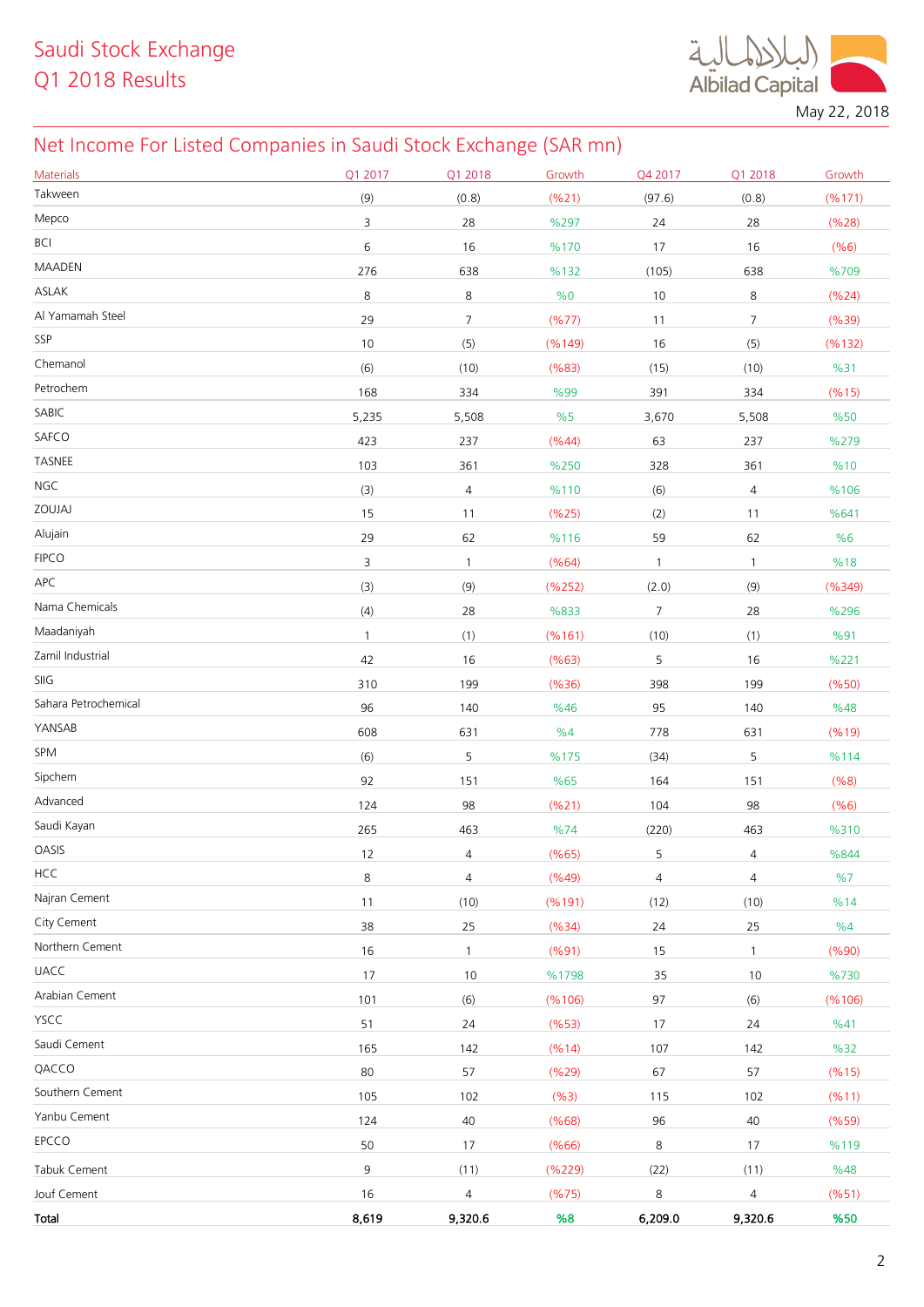

May 22, 2018

## Net Income For Listed Companies in Saudi Stock Exchange (SAR mn)

| Energy                                   | Q1 2017        | Q1 2018        | Growth | Q4 2017        | Q1 2018         | Growth |
|------------------------------------------|----------------|----------------|--------|----------------|-----------------|--------|
| SARCO                                    | 3              | (1)            | (140%) | 6              | (1)             | (122%) |
| Petro Rabigh                             | (240)          | 296            | 253.9% | 641            | 296             | 3991%  |
| Bahri                                    | 379            | 123            | (67%)  | 207            | 123             | (41%)  |
| Aldrees                                  | 15             | 25             | 69%    | 12             | 25              | 98%    |
| Total                                    | 156.5          | 442.5          | 182.8% | 865.6          | 442.5           | (49%)  |
| <b>Capital Goods</b>                     | Q1 2017        | Q1 2018        | Growth | Q4 2017        | Q1 2018         | Growth |
| Astra Indust                             | 20             | 26             | 29%    | 29             | 26              | (12%)  |
| Bawan                                    | 22             | 14             | (35%)  | 17             | 14              | (19%)  |
| EIC                                      | 11             | 11             | 3%     | 24             | 11              | (55%)  |
| ALKHODARI                                | (18)           | (13)           | 28%    | (36)           | (13)            | 64%    |
| Saudi Ceramics                           | 11             | (50)           | (85%)  | (65)           | (50)            | 23%    |
| SCC                                      | (24)           | (21)           | 12%    | (46)           | (21)            | 55%    |
| ADC                                      | $\overline{2}$ | (2)            | (234%) | (10)           | (2)             | 77%    |
| Amiantit                                 | (45)           | (39)           | 13%    | (36)           | (39)            | (8% )  |
| AL-Babtain                               | 39             | 19             | (50%)  | 37             | 19              | (48%)  |
| SVCP                                     | 12             | $\overline{2}$ | (85%)  | (.39)          | $\overline{2}$  | 562%   |
| MESC                                     | $\sqrt{4}$     | (9)            | (342%) | 8              | (9)             | (217%) |
| SIECO                                    | (2)            | 13             | 801%   | (85)           | 13              | 115%   |
| Total                                    | 32.3           | (49.7)         | (254%) | (163.3)        | (49.7)          | 70%    |
|                                          |                |                |        |                |                 |        |
| <b>Commercial &amp; Professional Svc</b> | Q1 2017        | Q1 2018        | Growth | Q4 2017        | Q1 2018         | Growth |
| SPPC                                     | (16)           | (19)           | (18%)  | (36)           | (19)            | 49%    |
| Catering                                 | 121            | 120            | (1% )  | 99             | 120             | 22%    |
| Total                                    | 105.6          | 101.6          | (4% )  | 62.6           | 101.6           | 62%    |
| Transportation                           | Q1 2017        | Q1 2018        | Growth | Q4 2017        | Q1 2018         | Growth |
| SISCO                                    | 22             | $\mathbf{1}$   | (97%)  | $\overline{7}$ | $\mathbf{1}$    | (91% ) |
| SGS                                      | 155            | 107            | (31%)  | 64             | 107             | 67%    |
| SAPTCO                                   | 3.5            | (4)            | (223%) | (25)           | (4)             | 83%    |
| Batic                                    | 9              | $\overline{4}$ | (57%)  | 12             | 4               | (68%)  |
| Budget Saudi                             | 42             | 40             | (7%)   | 22             | 40              | 84%    |
| Total                                    | 232.5          | 146.5          | (37%)  | 80.3           | 146.5           | 83%    |
| <b>Consumer Durables &amp; Apparel</b>   | Q1 2017        | Q1 2018        | Growth | Q4 2017        | Q1 2018         | Growth |
| AlSorayai Group                          | $\mathbf{1}$   | $\mathbf{1}$   | (3%)   | (11)           | 1               | 113%   |
| Saudi Industrial                         | $\mathbf{1}$   | 0.17           | (79%)  | 3              | 0.17            | (94%)  |
| AlAbdullatif                             | 12.2           | $\overline{7}$ | (40%)  | $6\,$          | $7\overline{ }$ | 30%    |
| L'Azurde                                 | 22             | 9              | (59%)  | 3              | 9               | 243%   |
| Fitaihi Group                            | $12$           | $\overline{2}$ | (87%)  | (20)           | $\overline{2}$  | 108%   |
| Total                                    | 48.4           | 19.4           | (60%)  | (19.3)         | 19.4            | 200%   |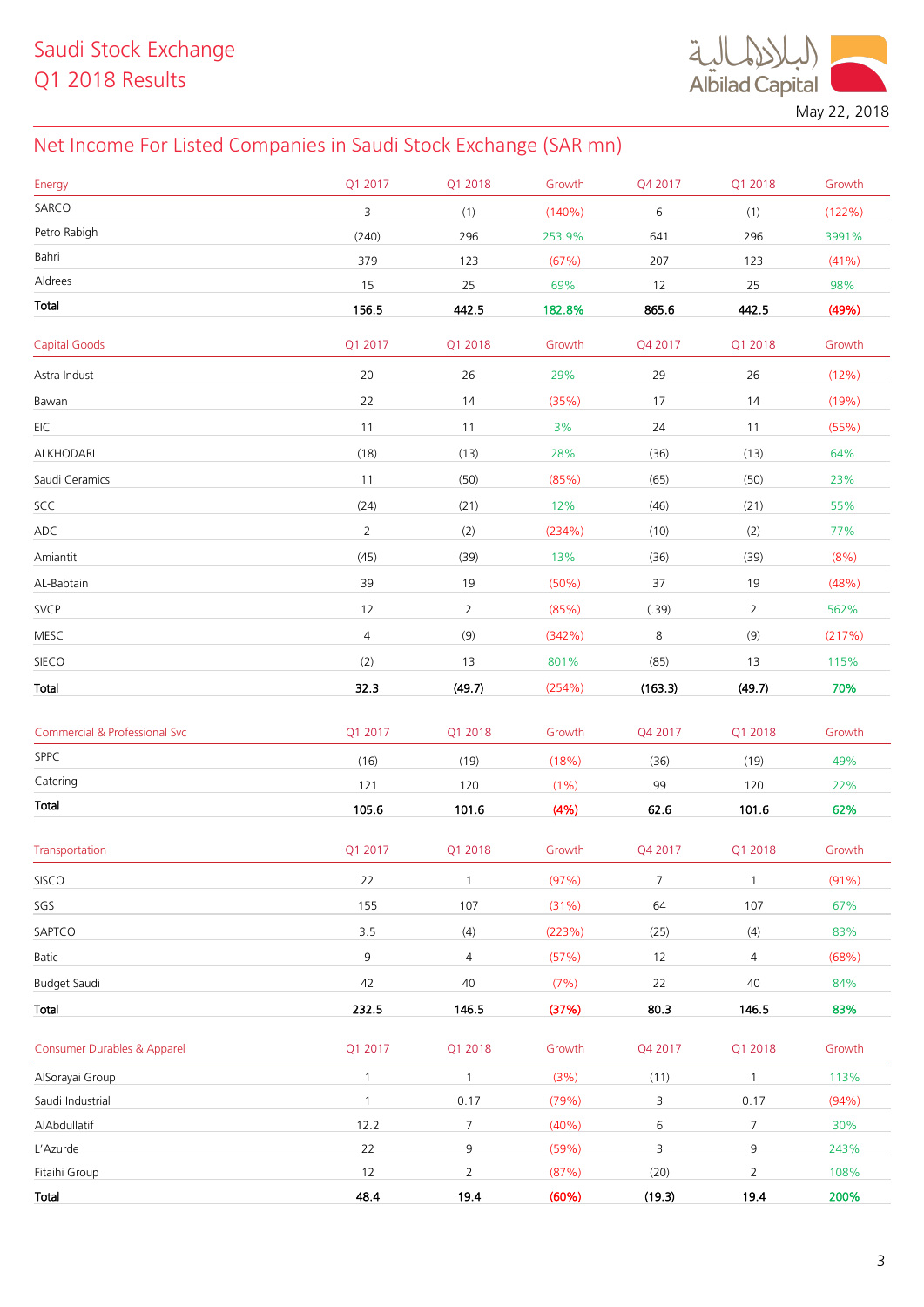$\ddot{a}$ Albilad Capital May 22, 2018

## Net Income For Listed Companies in Saudi Stock Exchange (SAR mn)

| <b>Consumer Services</b> | Q1 2017                  | Q1 2018                  | Growth   | Q4 2017        | Q1 2018        | Growth   |
|--------------------------|--------------------------|--------------------------|----------|----------------|----------------|----------|
| AL TAYYAR                | 137                      | 86                       | (37%)    | 16             | 86             | 426%     |
| Al Hokair Group          | 8                        | (8)                      | (194%)   | (23)           | (8)            | 68%      |
| Dur                      | 25                       | 18                       | (27%)    | 17             | 18             | 5%       |
| Shams                    | (1.01)                   | (1.98)                   | (96%)    | 0.87           | (1.98)         | (328%)   |
| Al Khaleej Training      | 6.38                     | 4.26                     | (33%)    | 14.74          | 4.26           | (71%)    |
| Herfy Foods              | 53                       | 48                       | (9%)     | 48             | 48             | $(0\%)$  |
| Total                    | 228.0                    | 146.6                    | (36%)    | 74.0           | 146.6          | 98%      |
| Media                    | Q1 2017                  | Q1 2018                  | Growth   | Q4 2017        | Q1 2018        | Growth   |
| Tihama <sup>(1)</sup>    | $\blacksquare$           | $\blacksquare$           | $\omega$ | $\mathbf{1}$   | $\omega$       | $\omega$ |
| SRMG                     | 18                       | 12                       | (35%)    | (4)            | 12             | 393%     |
| Total                    | 18.0                     | 11.7                     | (35%)    | (3.2)          | 11.7           | 467%     |
| Retailing                | Q1 2017                  | Q1 2018                  | Growth   | Q4 2017        | Q1 2018        | Growth   |
| SHAKER                   | (15)                     | (21)                     | (38%)    | (86)           | (21)           | 76%      |
| Extra                    | 13                       | 22                       | 66%      | 58             | 22             | (63%)    |
| SACO                     | 31                       | 15                       | (53%)    | 41             | 15             | (64%)    |
| SASCO                    | 5                        | 8                        | 72%      | 9              | 8              | (14%)    |
| Jarir                    | 221                      | 219                      | (1%)     | 252            | 219            | (13%)    |
| AlHokair <sup>(1)</sup>  | $\overline{\phantom{a}}$ | $\overline{\phantom{a}}$ | $\sim$   | 48.7           | $\blacksquare$ | $\sim$   |
| Total                    | 254.9                    | 242.6                    | (5%)     | 322.6          | 242.6          | (25%)    |
|                          |                          |                          |          |                |                |          |
| Food & Staples Retailing | Q1 2017                  | Q1 2018                  | Growth   | Q4 2017        | Q1 2018        | Growth   |
| A.Othaim Market          | 60                       | 67                       | 12%      | 167            | 67             | (60%)    |
| Farm Superstore          | 23                       | 12                       | (46%)    | 9              | 12             | 34%      |
| Anaam Holding            | (5)                      | (6)                      | (23%)    | (10)           | (6)            | 45%      |
| Thimar                   | $\mathbf{1}$             | $\mathbf{1}$             | 0%       | $\overline{2}$ | $\mathbf{1}$   | (24%)    |
| Total                    | 79.6                     | 75.2                     | (5%)     | 167.5          | 75.2           | (55%)    |
| Food & Beverages         | Q1 2017                  | Q1 2018                  | Growth   | Q4 2017        | Q1 2018        | Growth   |
| Savola Group             | 5                        | (84)                     | (1856%)  | (38)           | (84)           | (125%)   |
| Wafrah                   | (5)                      | (1)                      | 79%      | (36)           | (1)            | 97%      |
| SADAFCO                  | 74                       | 50                       | (33%)    | 58             | 50             | (14%)    |
| Almarai                  | 328                      | 344                      | 5%       | 513            | 344            | (33%)    |
| HB                       | 20                       | 16                       | (19%)    | 20             | 16             | (18%)    |
| Nadec                    | $\overline{4}$           | (5)                      | (216%)   | (8)            | (5)            | 34%      |
| QACO                     | 0.2                      | 0.29                     | 38%      | $\mathbf{1}$   | 0.29           | (70%)    |
| <b>TADCO</b>             | (4)                      | (6)                      | (51%)    | (11)           | (6)            | 48%      |
| SFICO                    | (9)                      | (6)                      | 35%      | (14)           | (6)            | 58%      |
| Sharqiya Dev Co.         | (4)                      | (2)                      | 48%      | (4)            | (2)            | 55.0%    |
| Al Jouf                  | 8                        | (24)                     | (395%)   | (2)            | (24)           | (1318%)  |
| Jazadco                  | (2)                      | (4)                      | (120%)   | (5)            | (4)            | 30%      |

(1) They didn't announce the result yet.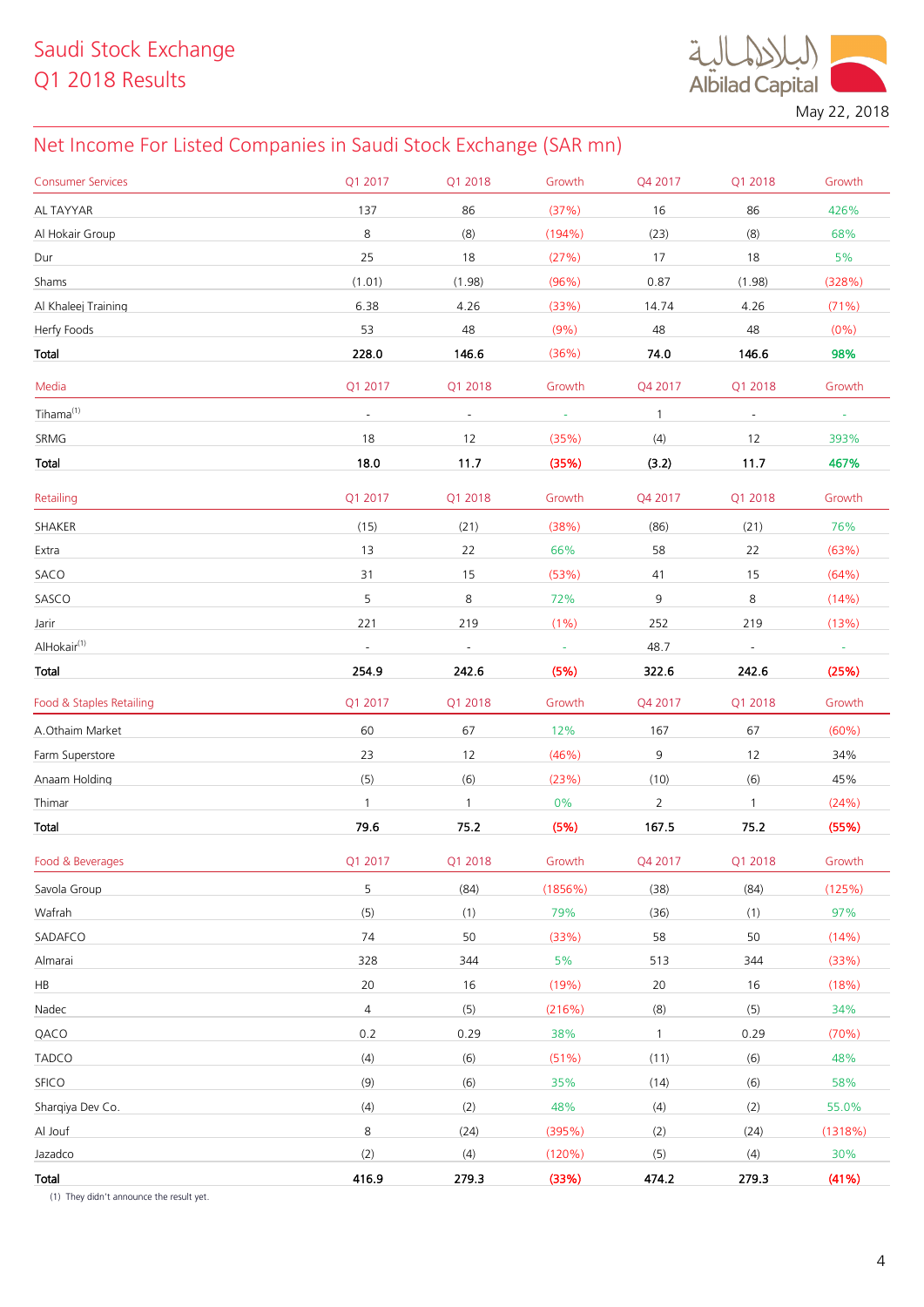

May 22, 2018

## Net Income For Listed Companies in Saudi Stock Exchange (SAR mn)

| Health Care Equipment & Svc    | Q1 2017                  | Q1 2018                  | Growth                   | Q4 2017  | Q1 2018                  | Growth         |
|--------------------------------|--------------------------|--------------------------|--------------------------|----------|--------------------------|----------------|
| SCC                            | 55                       | 56                       | %2                       | 31       | 56                       | %85            |
| Mouwasat                       | 85                       | 106                      | %25                      | 99       | 106                      | %8             |
| Dallah Health                  | 85                       | 58                       | (%32)                    | 63       | 58                       | (%8)           |
| Care                           | 16                       | 26                       | %65                      | 31       | 26                       | (%17)          |
| Al Hammadi                     | 28                       | 31                       | %10                      | 31       | 31                       | %0             |
| Saudi German Hospital          | 110                      | 87                       | (%21)                    | 78       | 87                       | %12            |
| Total                          | 378.8                    | 364.1                    | (%4)                     | 331.5    | 364.1                    | %10            |
|                                |                          |                          |                          |          |                          |                |
| Pharma, Biotech & Life Science | Q1 2017                  | Q1 2018                  | Growth                   | Q4 2017  | Q1 2018                  | Growth         |
| Pharmaceutical                 | 100                      | 56                       | (%44)                    | 45       | 56                       | %23            |
| Total                          | 100                      | 56                       | (%44)                    | 45       | 56                       | %23            |
| <b>Banks</b>                   | Q1 2017                  | Q1 2018                  | Growth                   | Q4 2017  | Q1 2018                  | Growth         |
| RIBL                           | 1,047                    | 1,137                    | %9                       | 974      | 1,137                    | %17            |
| BJAZ                           | 216                      | 245                      | %14                      | 194      | 245                      | %27            |
| Saudi Investment               | 345                      | 361                      | %5                       | 352      | 361                      | %3             |
| Alawwal                        | 324                      | 286                      | (%12)                    | 327      | 286                      | (%12)          |
| <b>BSFR</b>                    | 1,104                    | 1,112                    | %1                       | 423      | 1,112                    | %163           |
| SABB                           | 1,036                    | 1,042                    | %1                       | 706      | 1,042                    | %48            |
| Arab National                  | 768                      | 817                      | %6                       | 634      | 817                      | %29            |
| SAMBA                          | 1,231                    | 1,305                    | %6                       | 1,214    | 1,305                    | %7.5           |
| Al Rajhi                       | 2,221                    | 2,383                    | %7                       | 2,453    | 2,383                    | (%3)           |
| Albilad                        | 229                      | 256                      | %12                      | 226      | 256                      | %13            |
| Alinma                         | 421                      | 582                      | %38                      | 560      | 582                      | %4             |
| NCB                            | 2,703                    | 2,987                    | %11                      | 2,556    | 2,987                    | %17            |
| Total                          | 11,645.3                 | 12,512.6                 | %7                       | 10,618.6 | 12,512.6                 | %18            |
| <b>Diversified Financials</b>  | Q1 2017                  | Q1 2018                  | Growth                   | Q4 2017  | Q1 2018                  | Growth         |
| SAIC                           | 3                        | 5                        | %50                      | $10$     | 5                        | (%48)          |
| Aseer                          | 21                       | 12                       | (%43)                    | (353)    | 12                       | %103           |
| AlBaha                         | 0.01                     | 0.75                     | %7400                    | 4.50     | 0.75                     | (%83)          |
| Kingdom                        | 129                      | 143                      | %11                      | 71       | 143                      | %103           |
| Total                          | 153.2                    | 160.6                    | %5                       | (267.8)  | 160.6                    | %160           |
| Telecommunication              | Q1 2017                  | Q1 2018                  | Growth                   | Q4 2017  | Q1 2018                  | Growth         |
| <b>STC</b>                     | 2,535                    | 2,588                    | %2                       | 2,649    | 2,588                    | (%2)           |
| Etihad Etisalat                | (163)                    | (93)                     | %43                      | (182)    | (93)                     | %49            |
| ZAIN KSA                       | 45                       | (77)                     | (%271)                   | (45)     | (77)                     | (%71)          |
| Atheeb Telecom <sup>(1)</sup>  | $\overline{\phantom{a}}$ | $\overline{\phantom{a}}$ | $\overline{\phantom{0}}$ | (33)     | $\overline{\phantom{a}}$ | $\blacksquare$ |
| Total                          | 2,416.7                  | 2,417.1                  | %0                       | 2,389.3  | 2,417.1                  | %1             |
|                                |                          |                          |                          |          |                          |                |

(1) They didn't announce the result yet.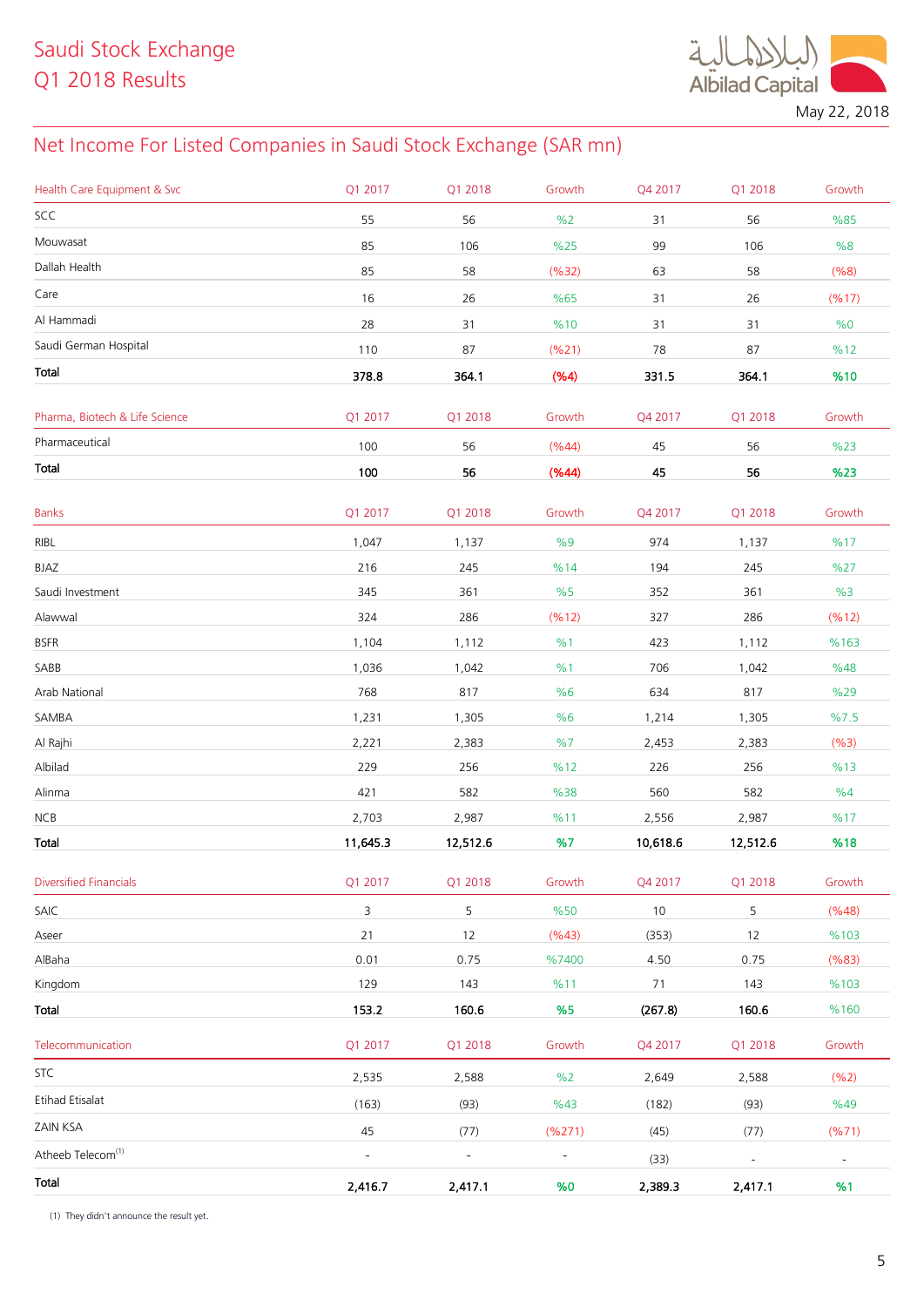**Albilad Capital** May 22, 2018

## Net Income For Listed Companies in Saudi Stock Exchange (SAR mn)

| Insurance           | Q1 2017          | Q1 2018        | Growth    | Q4 2017        | Q1 2018        | Growth     |
|---------------------|------------------|----------------|-----------|----------------|----------------|------------|
| Tawuniya            | 160              | 42             | (74%)     | (715)          | 42             | 106%       |
| MetLife AIG Alarabi | (7)              | (16)           | (127%)    | (37)           | (16)           | 58%        |
| Jazira Takaful      | $\boldsymbol{7}$ | $\overline{7}$ | 1%        | $\,8\,$        | $\overline{7}$ | (13%)      |
| Malath Insurance    | $\mathsf 9$      | $10$           | 13%       | (36)           | $10$           | 128%       |
| MEDGULF             | (93)             | (23)           | 75%       | 29             | (23)           | (180%)     |
| Allianz SF          | $\mathsf 9$      | $10$           | 10%       | 10             | 10             | (3%)       |
| Salama              | 14               | $\overline{7}$ | (49%)     | 15             | $\overline{7}$ | (52%)      |
| Walaa Insurance     | 32               | 39             | 20%       | 29             | 39             | 35%        |
| Arabian Shield      | 21               | 13             | (37%)     | 42             | 13             | (69%)      |
| SABB Takaful        | $\overline{2}$   | $\mathbf{1}$   | (72%)     | (11)           | $\mathbf{1}$   | 105%       |
| SAICO               | 9                | 0.03           | $(100\%)$ | 15             | 0.03           | $(100\%)$  |
| Wafa Insurance      | 4                | (32)           | (971%)    | (33)           | (32)           | $4\%$      |
| <b>Gulf Union</b>   | $\overline{7}$   | 5              | (17%)     | 13             | 5              | (58%)      |
| ATC                 | 9                | 8              | (16%)     | 6              | 8              | 22%        |
| Al Ahlia            | 1                | $\overline{7}$ | 921%      | $\overline{2}$ | $\overline{7}$ | 342%       |
| ACIG                | 5                | $\overline{2}$ | (51%)     | 3              | $\overline{2}$ | (9% )      |
| AICC                | 5                | 4              | (26%)     | $\overline{2}$ | $\overline{4}$ | 64%        |
| Union               | 8                | 25             | 212%      | 17             | 25             | 47%        |
| Sagr Insurance      | 5                | 9              | 82%       | $\mathbf{1}$   | 9              | 611%       |
| <b>UCA</b>          | 34               | (8)            | (122%)    | (24)           | (8)            | 68%        |
| Saudi Re            | $\overline{7}$   | 8              | 1%        | 16             | 8              | (52%)      |
| Bupa Arabia         | 37               | 9              | (75%)     | 78             | 9              | (88%)      |
| Al Rajihi Takaful   | 34               | 41             | 21%       | 44             | 41             | (6%)       |
| Chubb Arabia        | 9                | 11             | 16%       | 9              | 11             | 14%        |
| AXA-Cooperative     | 16               | $18\,$         | 12%       | 13             | $18\,$         | 41%        |
| Gulf General        | (0.32)           | 0.04           | 113%      | $\,$ 6 $\,$    | 0.04           | (99%)      |
| Buruj               | 28               | 23             | (18%)     | 16             | 23             | 47%        |
| Al Alamiya          | 17               | $11$           | (36%)     | $11$           | $11$           | (2%)       |
| Solidarity          | 11               | $\mathbf{1}$   | (87%)     | (1)            | $\mathbf{1}$   | 284%       |
| Wataniya            | 16               | $17\,$         | 6%        | $12$           | $17\,$         | 34%        |
| Amana Insurance     | (5)              | (7)            | (51%)     | (10)           | (7)            | 33%        |
| Enaya               | (7)              | (103)          | (1475%)   | (5)            | (103)          | $(1880\%)$ |
| Alinma Tokio M      | $\mathbf{1}$     | (4)            | $(400\%)$ | 6              | (4)            | (176%)     |
| Total               | 406.4            | 135.7          | (67%)     | (469.0)        | 135.7          | 129%       |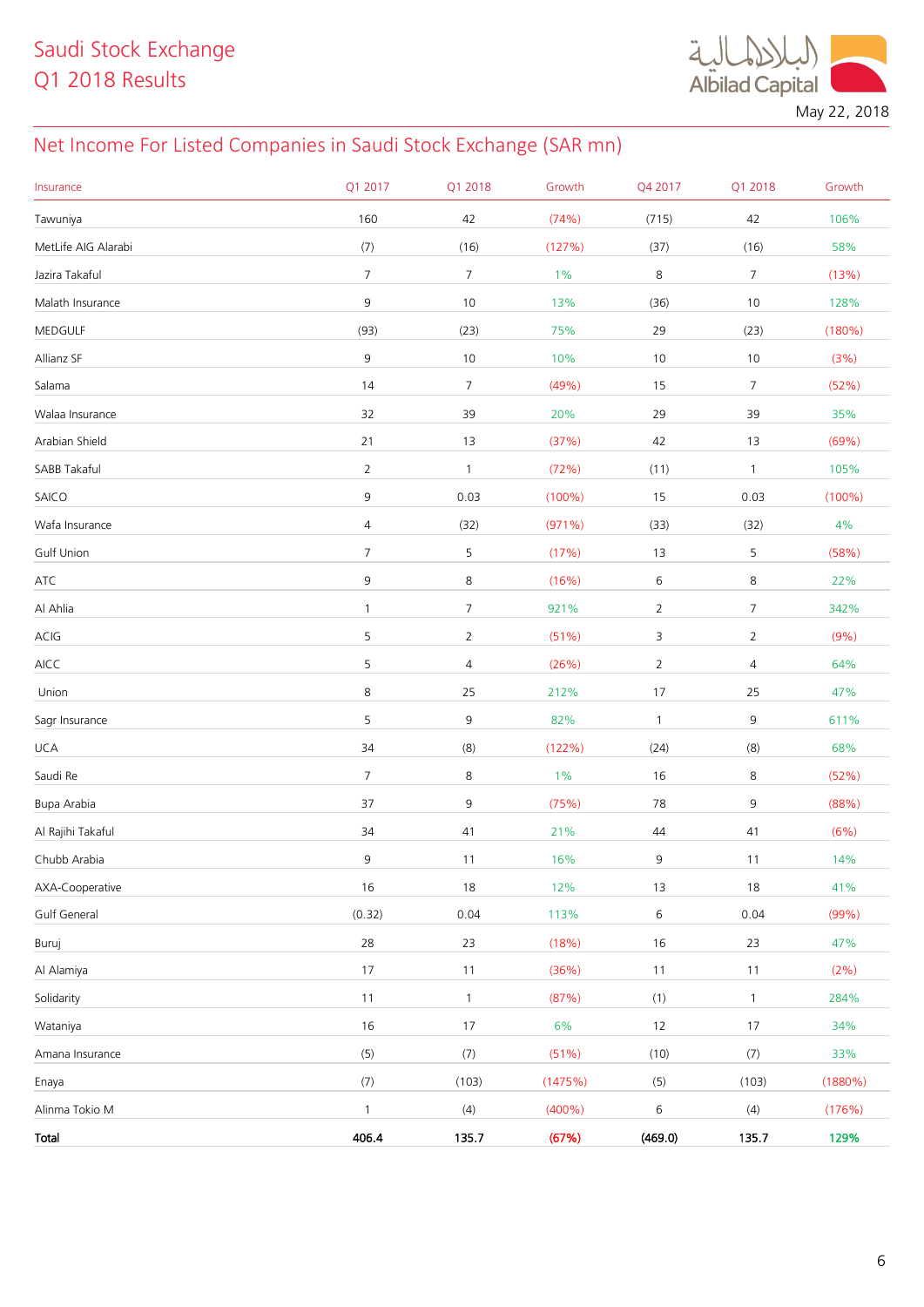

May 22, 2018

## Net Income For Listed Companies in Saudi Stock Exchange (SAR mn)

| <b>Utilities</b>         | Q1 2017 | Q1 2018    | Growth    | Q4 2017   | Q1 2018    | Growth |
|--------------------------|---------|------------|-----------|-----------|------------|--------|
| GASCO                    | 65      | 39         | (%40)     | (14)      | 39         | %374   |
| Saudi Electric.          | 4,936   | (1, 214)   | (%125)    | (5, 521)  | (1, 214)   | %78    |
| Total                    | 5,001.0 | (1, 175.2) | (% 123.5) | (5,535.1) | (1, 175.2) | %79    |
| Real Estate Mgmt & Dev't | Q1 2017 | Q1 2018    | Growth    | Q4 2017   | Q1 2018    | Growth |
| Real Estate              | 48      | 45         | (%7)      | 40        | 45         | %12    |
| Taiba                    | 53      | 27         | (%48)     | 25        | 27         | %9     |
| $MCDC^{(1)}$             | 299     | 266        | (%11)     | 25        | 266        | %951   |
| Arriyadh Development     | 43      | 44         | %1        | 76        | 44         | (%43)  |
| Emaar EC                 | (19)    | 3          | %116      | 180       | 3          | (%98)  |
| Red Sea                  | 9       | (15)       | (%277)    | (56)      | (15)       | %72    |
| Jabal Omar               | 63      | (128)      | (%302)    | (594)     | (128)      | %78    |
| Dar Al-Arkan             | 12      | 331        | %2630     | 321       | 331        | %3     |
| KEC                      | (7)     | (13)       | (%95)     | 6         | (13)       | (%324) |
| Alandalus Property       | 49      | 21         | (%59)     | 15        | 21         | %37    |
| Total                    | 550.3   | 578.9      | %5        | 38.0      | 579        | %1425  |

(1) Results represent FY17 ending 30 Rabi' al-awwal 1439 H compared to the same period of last Hijri year.